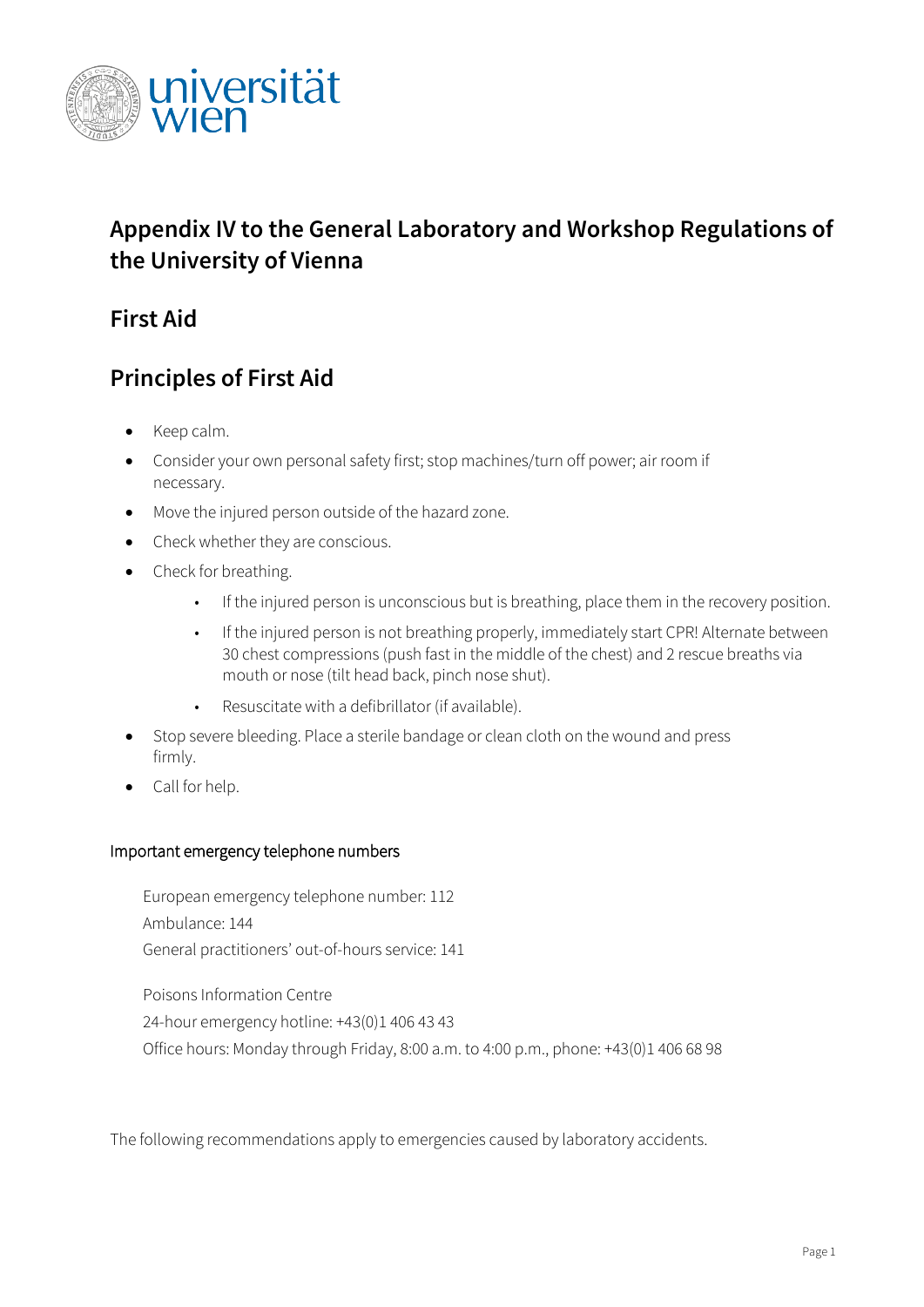

## I. Poisoning

### **A.** Inhalation (Breathing in) of Gases/Vapours/Aerosols

- Rescue injured people and move them to the fresh air while always considering your personal safety (respirator)!
- Always call an ambulance!
- If an injured person is not breathing, follow reanimation guidelines.
- Injured persons should always be transported or stabilised lying down (lift upper body; recovery position if person is unconscious).
- Always check back with a physician as complications can occur later even if there are no symptoms at first.

#### **B.** Ingestion (Swallowing) of Toxins

- Treat every ingestion of an unknown chemical substance like a case of poisoning.
- Secure the substance.
- Call an ambulance and the Poisons Information Centre (+43(0)1 406 43 43).
- Take first-aid measures as required.
- Place injured person in recovery position and cover them to keep them warm.
- If a solid or liquid caustic substance was swallowed, ONLY give water to the victim if instructed to do so by the Poisons Information Centre.
- Never try to neutralise the substance with, e.g., milk (might exacerbate chemical or thermal injury).
- Activated carbon may only be administered upon instruction by a physician.
- Do not induce vomiting.

#### **C.** Poisoning through Skin Exposure

- Immediately remove the injured person's clothing (do not endanger yourself in the process).
- Use large amounts of lukewarm running water to rinse exposed skin. Soap may be used, but never use another chemical substance or solvent to clean the wound. Do not use hot water and do not rub the wound.
- Call an ambulance.

## II. Chemical Burns

#### **A.** Chemical Burns to the Skin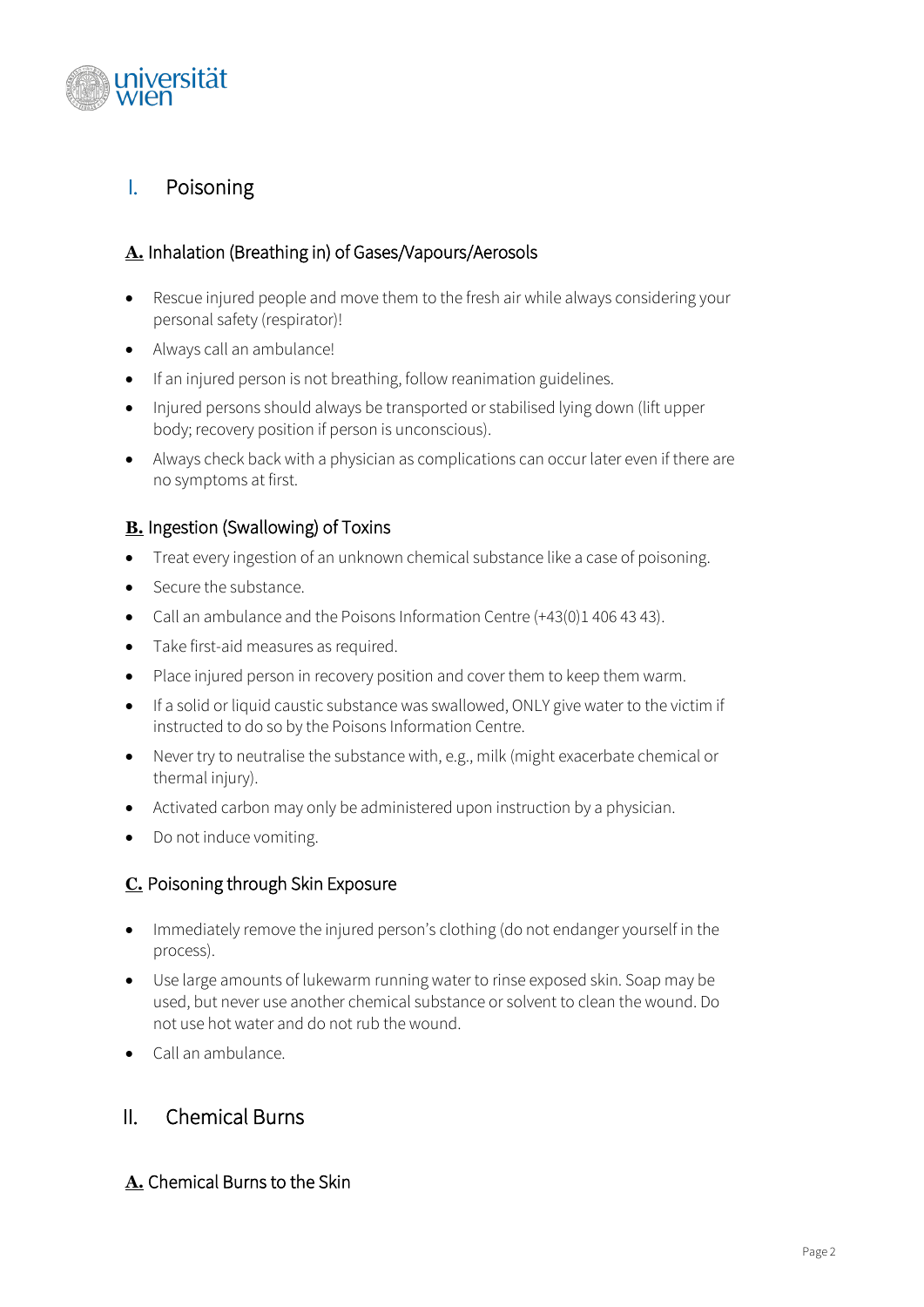

- Immediately remove clothing of injured person (do not endanger yourself in the process).
- Use large amounts of running water to rinse (for at least 15 minutes). Do not attempt neutralisation.
- Cover the open burn wound with a sterile bandage. Always consult a physician.

## **B.** Chemical Burns to the Eye

- Always call an ambulance.
- Flush with a sufficient amount of running water (at least for 10-15 minutes). Do not attempt neutralisation.
- To prevent additional injury to the unaffected eye, make sure that the water used for flushing does not touch the healthy eye, i.e., the affected eye must be at a lower level than the healthy one (horizontal head positioning). Then flush from inside (nose) to outside (cheek) with plenty of running water or using an eyewash device.
- Bandage the eye (eye patch).

#### **C.** Internal Chemical Burns: Same Procedure as for Ingestion (Swallowing) of Toxins

## III. Open Wounds or Mechanical Trauma

## **A.** Light Bleeding

- Do not touch or rinse the wound. Do not remove any foreign objects from the wound.
- Cover the wound with a sterile dressing; apply a protective bandage; do not disinfect.
- Go to the hospital.

#### **B.** Severe Bleeding

- Call an ambulance.
- Watch for symptoms of shock; shock position (passive leg raise); keep warm.
- Apply a pressure bandage: cover the wound with a dressing pad and bandage applying firm pressure.
- Raise the injured limbs.

## **C.** Life-Threatening Bleeding

- Immediately call an ambulance.
- Put on gloves and apply pressure with your fingers.